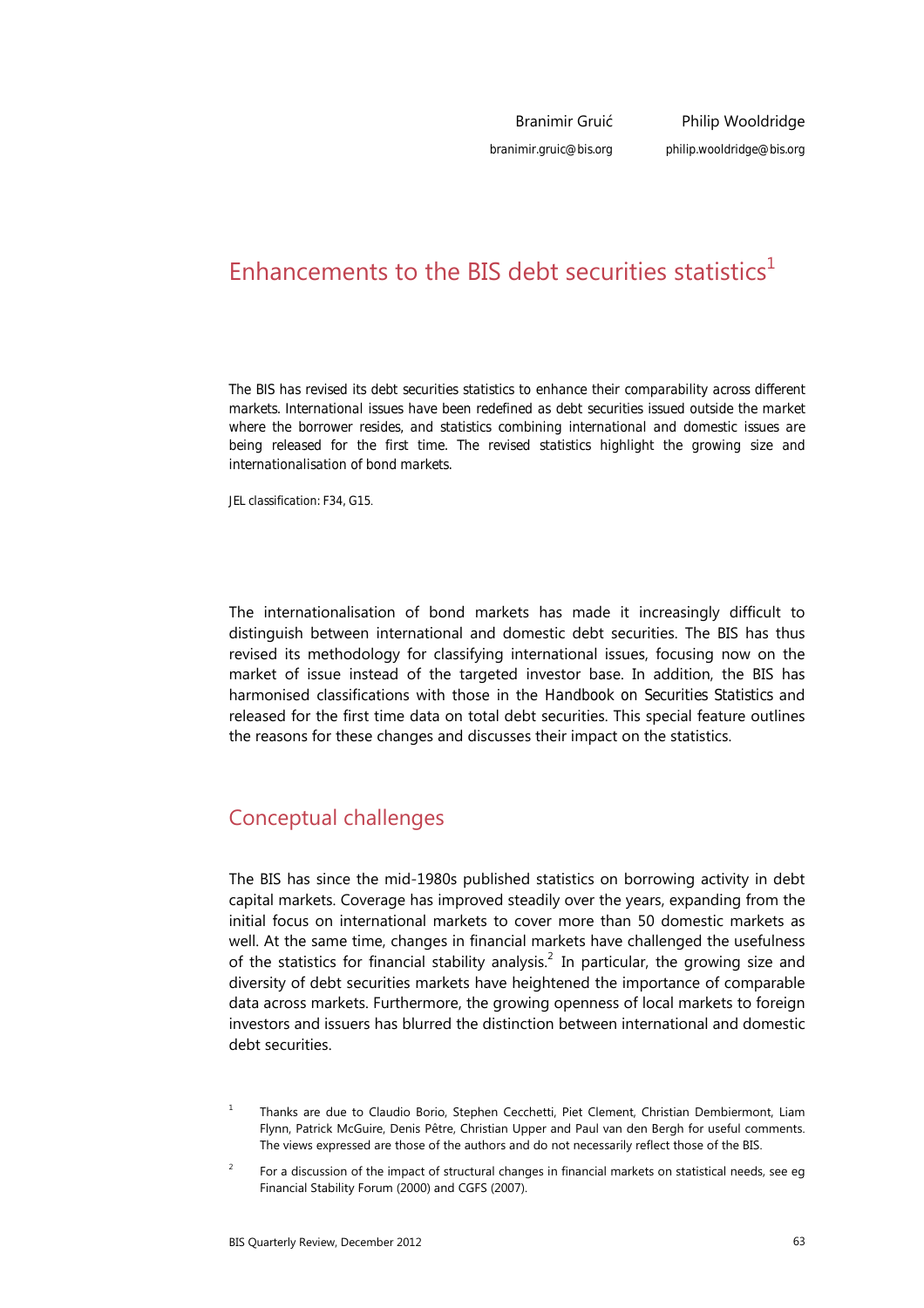The comparability challenges stemmed in part from differences in data sources. The statistics on international debt securities (IDS) are compiled from a security-bysecurity database built by the BIS using information from commercial data providers. Security-level data enable the BIS to apply sector, maturity and other classifications consistently across data for different countries. By contrast, the statistics on domestic debt securities (DDS) are aggregated data previously retrieved by the BIS from publicly available sources, mainly central banks, national statistical offices and stock exchanges. Coverage and classifications frequently differ depending on the source.

The BIS's definition of an international debt security compounded the comparability challenges. The BIS had historically defined an international issue as a security placed with international investors, including debt securities issued in the local market by local residents but targeted at international investors (Pêtre (2009)). By extension, domestic issues were those in local currency placed with local investors. $3$  Other compilers of securities data typically applied a different definition, which did not refer to the targeted investor base. The BIS adjusted the DDS statistics for possible double-counting of domestic issues targeted at international investors; nevertheless, the IDS and DDS statistics tended to overlap. Thus, the BIS did not publish totals combining the two data sets.

This historical definition reflected the origins of the IDS statistics as an alternative estimate for the external indebtedness of a country.<sup>4</sup> In the 1980s, data on issues placed with international investors were a reasonable and readily available proxy for foreign portfolio investment. At the time, few international investors would buy the debt of less creditworthy sovereigns unless it was issued abroad in a major currency. The sum of international debt securities and liabilities to BIS reporting banks was a key variable monitored by policymakers and creditors in the 1980s and 1990s, as these data frequently revealed greater external indebtedness – especially short-term indebtedness – than estimated by the national statistical offices of many developing countries at the time.<sup>5</sup>

Over the past two decades, the link between cross-border issuance and investment has weakened. Local financial systems have become increasingly integrated into the international financial system. $^6$  Not least, investors and issuers have taken advantage of the removal of capital controls. Consequently, today many international investors are active buyers of debt issued locally. Similarly, borrowers who previously faced difficulties raising funds in their local currency are now able to issue such debt abroad.

- 3 Debt securities issued in the local market by local residents were regarded by the BIS as being targeted at international investors if they were either denominated in a foreign currency or underwritten by a syndicate that included at least one foreign bank.
- 4 In response to the international debt crisis of the early 1980s, the Committee on the Global Financial System, then called the Euro-currency Standing Committee (ECSC), initiated improvements in statistics related to banks' foreign risk exposures. In addition to enhancing the BIS international banking statistics, the CGFS asked the BIS to supplement the banking statistics by collecting data on bonds and short-term debt securities, using where possible data available from private sector sources (ECSC (1986)).
- 5 Together with the BIS international banking statistics, the IDS statistics are a core part of the Joint External Debt Hub developed by the BIS, IMF, OECD and World Bank to bring together data from creditor, market and national sources (www.jedh.org). For a discussion of conceptual differences between creditor and debtor data, see BIS (2002).
- 6 The progress of financial integration is reviewed in eg BIS (2008a,b).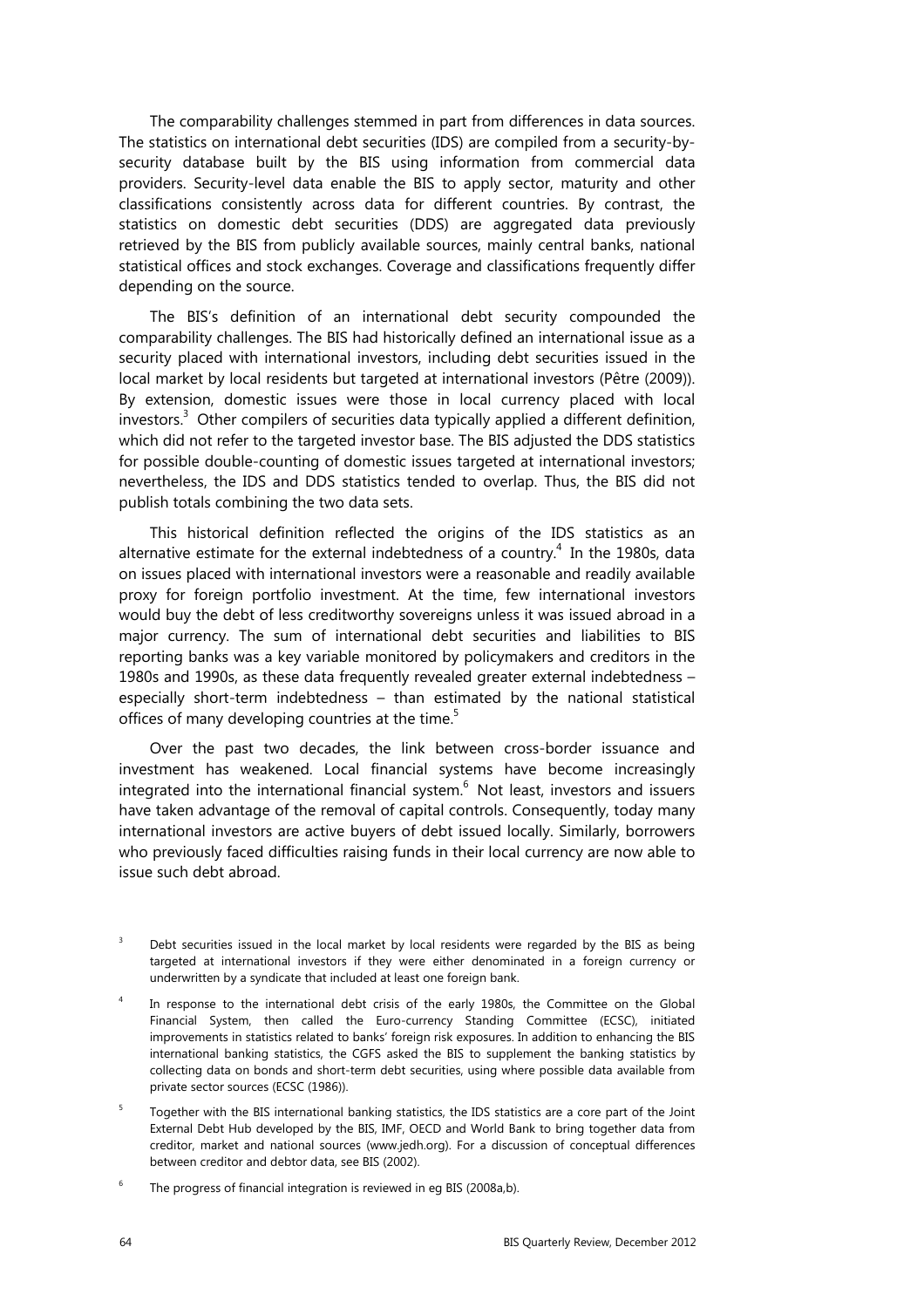#### International debt securities as a proxy for cross-border portfolio liabilities

IDS statistics vs liabilities derived from the Coordinated Portfolio Investment Survey (CPIS)<sup>1</sup>



AR = Argentina; AU = Australia; BR = Brazil; CA = Canada; CN = China; ID = Indonesia; IN = India; KR = Korea; MX = Mexico; RU = Russia; SA = Saudi Arabia; TR = Turkey; ZA = South Africa.

<sup>1</sup> IDS statistics based on the BIS's historical definition vs liabilities derived from cross-border holdings of debt securities reported by countries participating in the IMF's CPIS. <sup>2</sup> Sum of countries for which CPIS and IDS are available, excluding the euro area, Japan, the United Kingdom and the United States. For CPIS, extrapolated data over the 1998–2000 period; latest data refer to end-2010. <sup>3</sup> CPIS minus IDS, as a percentage of IDS; amounts outstanding at end-2010.

Sources: IMF; Dealogic; Euroclear; Thomson Reuters; Xtrakter Ltd; BIS calculations.

Furthermore, data on non-resident holdings are now more readily available. Many countries have improved their external debt statistics, and comprehensive creditor statistics are collected through the Coordinated Portfolio Investment Survey (CPIS) organised each year by the IMF.

Graph 1 illustrates the divergence between international bond issues and crossborder bond holdings based, respectively, on the BIS's historical IDS statistics and the IMF's CPIS. At the aggregate level, outstanding stocks were similar until the early 2000s and have since decoupled (Graph 1, left-hand panel). To be sure, the use of market values for holdings, in contrast to face value for the IDS statistics, contributed to this decoupling. That said, cross-border purchases of debt securities traded mainly in local bond markets and denominated in the currency of that market were also a factor. This is evident at the level of individual countries: for example, at end-2010 foreign holdings of debt securities issued by residents of Brazil, China, India and Indonesia were, according to the CPIS, at least 50% larger than in the BIS's historical IDS statistics (Graph 1, right-hand panel). Holdings of government bills and bonds are likely to account for much of the difference, as any such issues denominated in the local currency are not captured by the IDS statistics.

Interestingly, in some countries CPIS data are lower than the historical IDS statistics. This might be because bonds targeted at international investors are in fact purchased by investors residing in the same country as the issuer: for example, Russian banks might buy international bonds issued by the Russian government.

Graph 1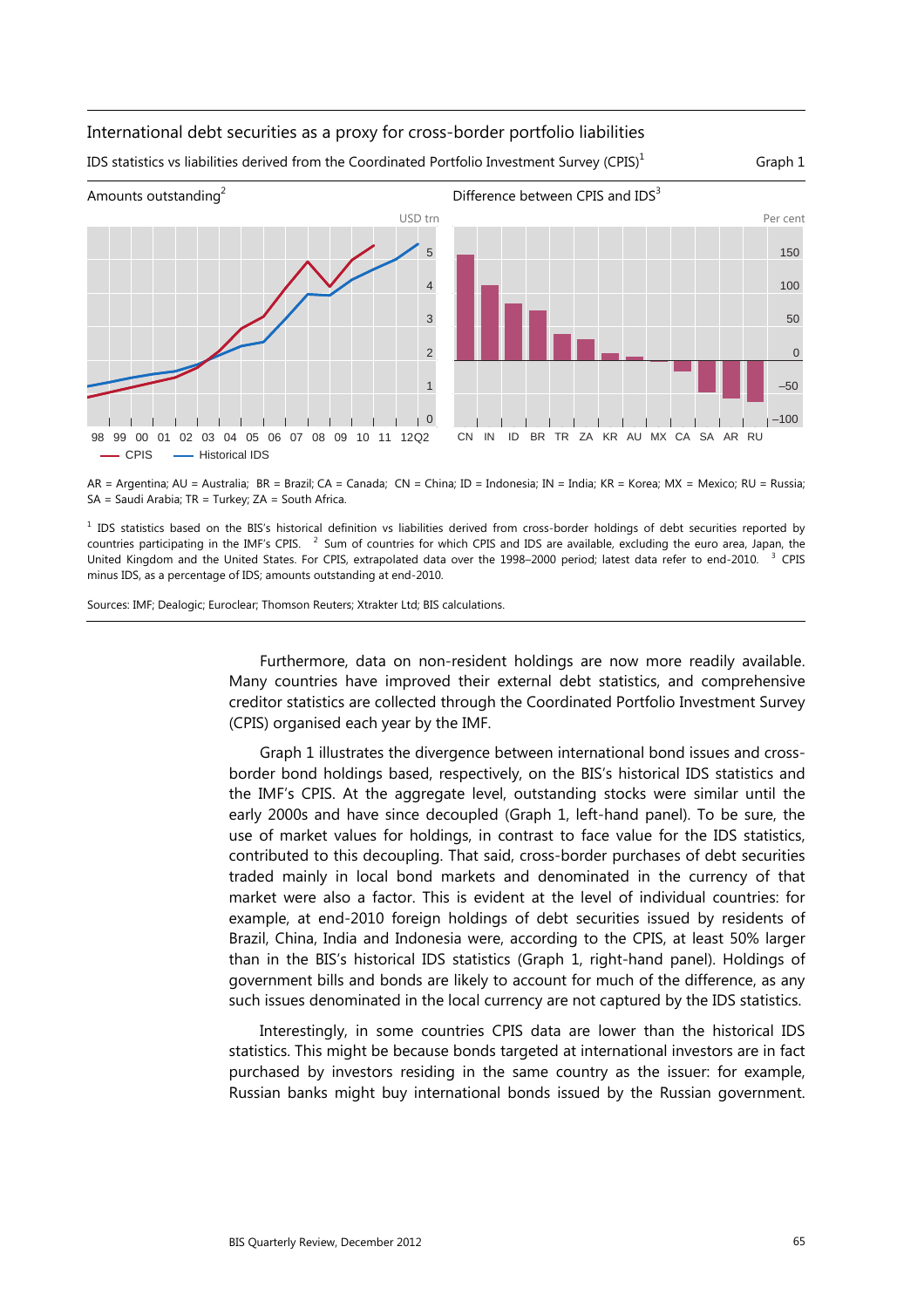Alternatively, the CPIS might not capture some purchases, such as those by investment funds in financial centres.<sup>7</sup>

## Distinguishing international from domestic issues

Although the growing integration of formerly segmented markets has weakened the link between the targeted investor base and foreign portfolio investment, it is still useful to distinguish between international and domestic debt securities for other purposes. Markets are not fully integrated across borders, and international and domestic issues differ in ways that can have implications for financial stability. Potential differences include: currency of issue; location of the primary or secondary market; and governing law. Deciding which among these differences is the most appropriate way to distinguish international from domestic issues depends on the question of interest.

The currency of denomination is one possible way. Debt securities denominated in a foreign currency may be considered international, and those in the local currency of the borrower as domestic. Monitoring the currency composition of debt is critical to understanding a borrower's vulnerability to currency mismatches: when assets and liabilities are denominated in different currencies, net worth becomes sensitive to changes in the exchange rate. The financial crises of the late 1990s highlighted the contribution that local currency bond markets can make to reducing currency mismatches and lengthening the duration of debt.

The locations of the primary and secondary markets are other possible ways to distinguish between international and domestic debt securities. Location of the market is useful for analysing the development of local capital markets, including the impact of currency and capital controls. Bonds registered or traded outside the country where the borrower resides may be considered international, and those registered or traded locally as domestic. To identify the primary market, the International Securities Identification Number (ISIN) is a reliable indicator of where an issue is registered. To identify the secondary market, the exchange where an issue is listed could be referenced, although bonds are often traded in over-thecounter markets, which are not necessarily in the same country as the listing place.

A fourth possible way to distinguish international from domestic issues is by the governing law. Bonds issued under a foreign law may be considered international, and those under the laws of the country where the issuer resides as domestic. Governing law is relevant to analyses of the risks associated with policy measures that have a territorial impact, such as capital controls and payments moratoriums. Governments might use their legislative power to modify the terms of bonds issued under domestic law, thus legalising actions that might otherwise constitute a breach of contract for bonds issued under a foreign law. This distinction

<sup>7</sup> The holdings of investment funds domiciled in financial centres may not be fully captured or allocated. For example, in 2010 countries participating in the CPIS reported portfolio investments in Cayman Islands entities totalling \$1.6 trillion. Most of this amount was probably invested in investment funds, which then reinvested outside the Cayman Islands. Yet the Cayman Islands reported portfolio investment in the rest of the world of only \$57 billion.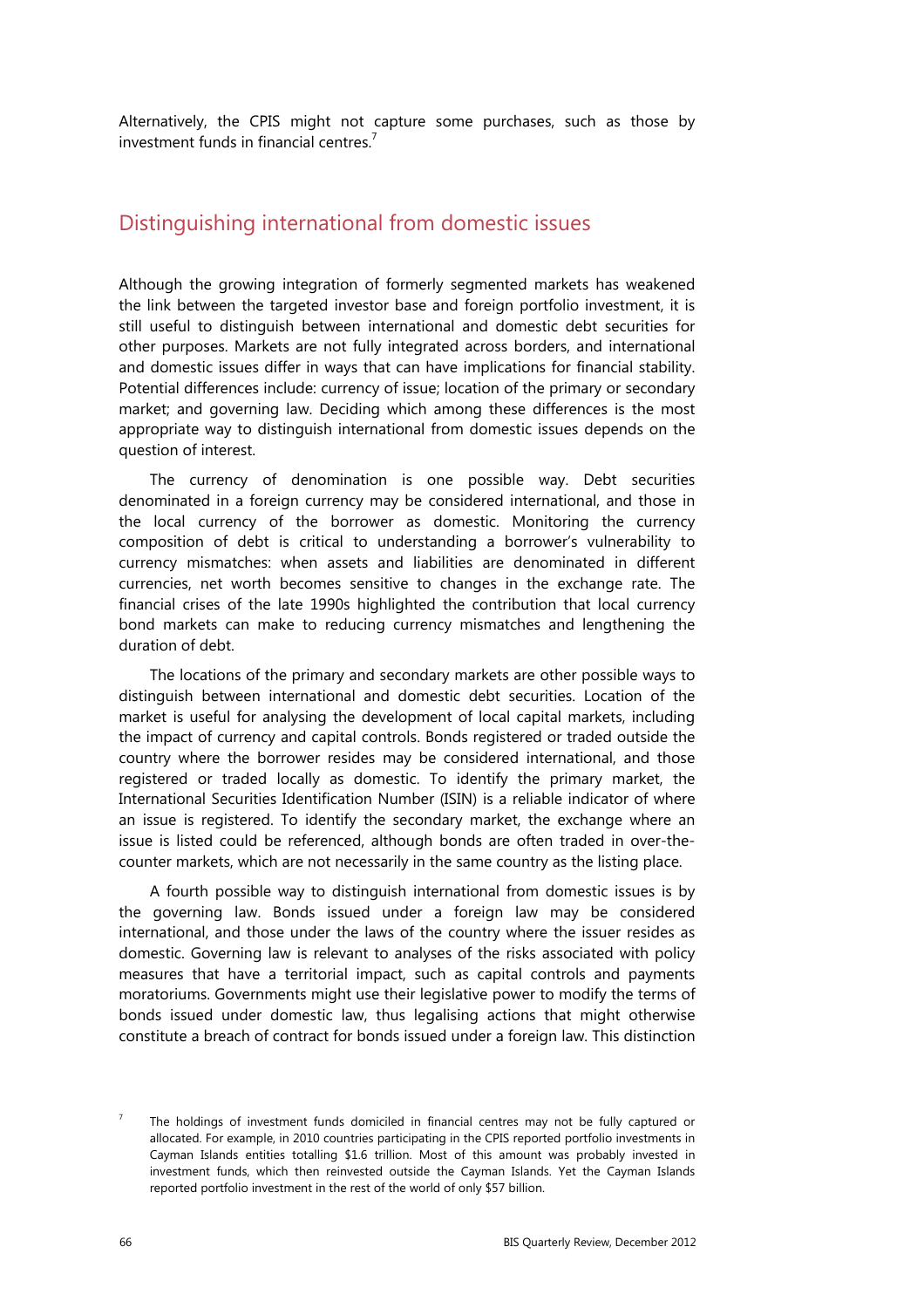#### Box 1: Governing law and the Greek debt restructuring

The importance of governing law as a way to distinguish international from domestic bonds was illustrated by the Greek government's restructuring in March 2012 of its outstanding bonds. Whereas private sector holders of bonds governed by Greek law agreed to a substantial reduction in the value of their claims, holders of a bond governed by English law were repaid in full upon maturity in May 2012.

A key component of Greece's economic reform programme is a reduction in the country's debt-to-GDP ratio. In February 2012, the Greek government launched an offer to exchange €206 billion of bonds held by private sector investors for new bonds with a face value of about €100 billion. When the offer closed, bondholders had tendered almost 97% of the amount eligible to be exchanged.

While the terms of the exchange offer were substantially identical for all bondholders, the participation rate was higher among holders of Greek-law bonds than among holders of foreign-law bonds. Indeed, for holders of Greeklaw bonds, one of the attractions of the exchange was that the new bonds would be governed by English law. The Greek government facilitated the restructuring of the outstanding Greek-law bonds by passing new legislation in February 2012 that introduced collective action clauses (CACs) into Greek-law bonds that did not originally include such clauses. The clauses allowed the government to change the bonds' terms if two thirds of the bondholders participating in the exchange agreed. In the event, bondholders representing about 85% of the outstanding amount accepted the exchange, and their decision to participate in the exchange offer then permitted its terms to become binding on all holders of Greek-law bonds.

The English-law bonds issued or guaranteed by the Greek government included CACs on initial issuance. However, whereas the threshold to activate the CACs introduced into the Greek-law bonds was based on an aggregate overall acceptance rate, that in the English-law bonds was for an individual bond. Consequently, creditors who opted not to participate in the exchange offer could more easily block a restructuring of an individual Englishlaw bond than of the Greek-law bonds as a whole (Zettelmeyer and Gulati (2012)). Foreign-law bonds with a face value of €6 billion did not participate in the exchange, and in May 2012 the Greek government opted to repay in full €435 million of maturing English-law bonds. The next foreign-law bond to mature is a CHF 650 million issue governed by Swiss law due in July 2013.

> proved relevant once again, for instance, in the recent restructuring of the Greek government's debt (see Box 1).

> Historically, there was a close relationship between these four possible ways of identifying an international bond. Bonds registered and traded outside the country where the issuer resided tended to be governed by a foreign law and denominated in a foreign currency. As late as 1998, about 70% of bonds issued in international markets were denominated in foreign currencies, ie in a currency different from that of the country where the borrower resides (Graph 2, left-hand panel). The majority of these were US dollar bonds, typically issued and traded in London and governed by English law.

> This relationship has weakened over the past decade. In particular, borrowers from many countries are now able to borrow offshore in their own currency. Bonds denominated in the domestic currency of the borrower have since the mid-2000s accounted for about 50% of outstanding IDS (Graph 2, left-hand panel). The introduction of the euro was clearly important, as it enabled borrowers in the euro area to switch from foreign currency to domestic currency funding. Such a switch was evident outside the euro area too. Among the countries where residents now issue abroad in their own currency are Brazil, China and Russia (Graph 2, right-hand panel). Moreover, bonds denominated in emerging market currencies are increasingly being issued by non-residents as well.

> That said, there remains a close relationship between the primary market and other ways of distinguishing an international bond. The primary market is usually a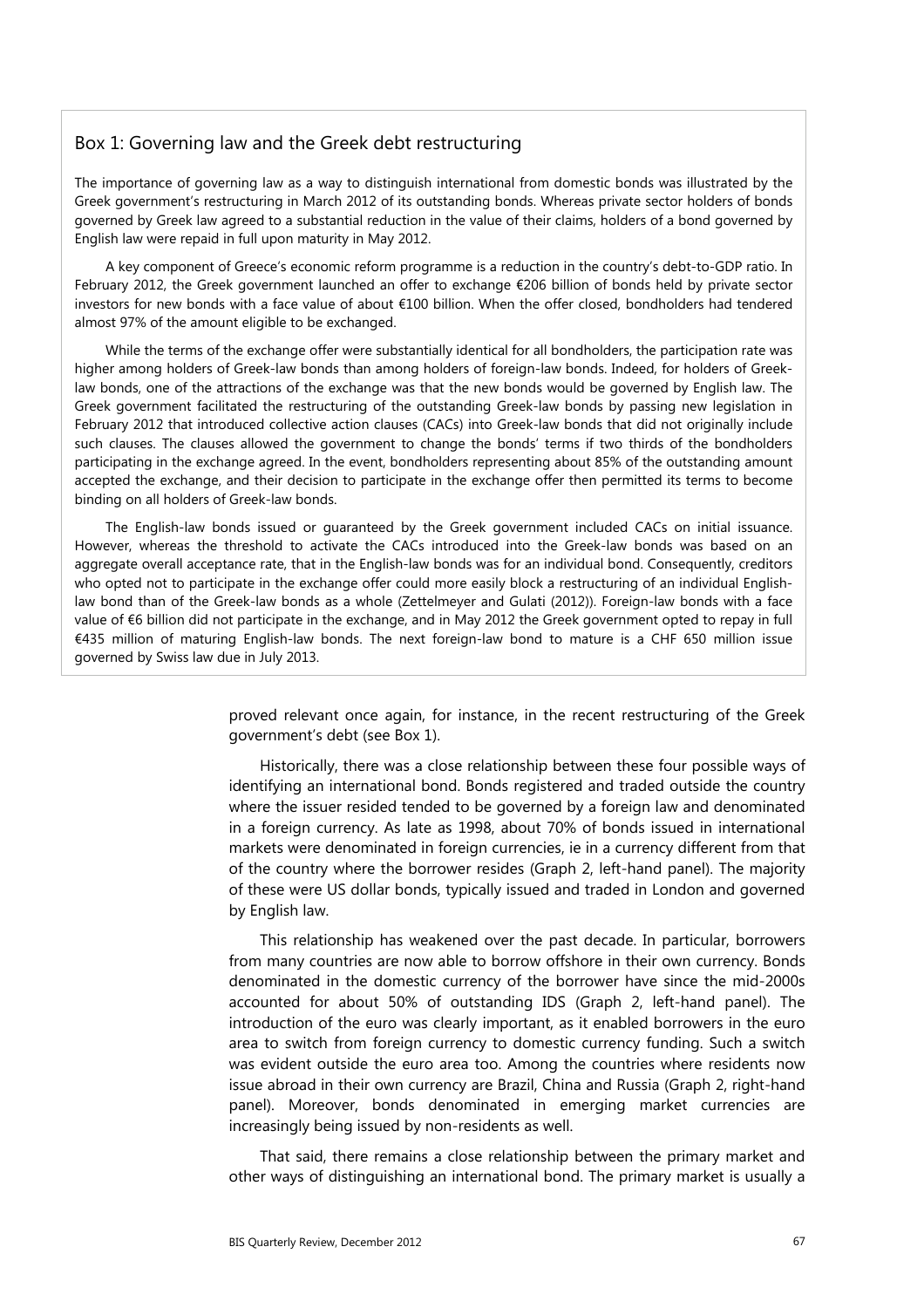#### Currency composition of international debt securities

Based on whether the security is denominated in the domestic currency of the borrower<sup>1</sup>

Graph 2



BRL = Brazilian real; CNY = Chinese yuan; CZK = Czech koruna; HUF = Hungarian forint; IDR = Indonesian rupiah; INR = Indian rupee; KRW = Korean won; MXN = Mexican peso; PLN = Polish zloty; RUB = Russian rouble; SAR = Saudi riyal; TRY = Turkish lira; ZAR = South African rand.

 $^{\rm 1}$  Domestic currency refers to the local currency of the country where the borrower resides. Foreign currencies refer to currencies other than the local currency of the country where the borrower resides. International debt securities refer to issues outside the market where the borrower resides, ie according to the new BIS definition of IDS.  $^{-2}$  At end-September 2012.

Sources: Dealogic; Euroclear; Thomson Reuters; Xtrakter Ltd; BIS.

reliable indicator of the currency of denomination and governing law, even though the currency is no longer a good indicator of the market. This asymmetry is explained by the concentrated nature of international financial activity. In most countries, bonds issued in the local market are typically issued in the local currency under the local law. The exceptions are international financial centres, as well as dollarised or euroised economies.

## Revisions implemented in December 2012

To address the conceptual challenges to its debt securities statistics, the BIS has made three changes to their compilation: international debt securities have been redefined, classifications have been harmonised, and greater use has been made of statistics reported by central banks. These changes are based on the recommendations in the *Handbook on Securities Statistics* (HSS), which sets out an internationally agreed framework for classifying securities. $8\,$  Table 1 summarises the differences between the old and new statistics.

<sup>8</sup> Development of the HSS was sponsored by the BIS, ECB and IMF to promote harmonisation. Part 1 focuses on debt securities issues, Part 2 on debt securities holdings, and Part 3 on equity securities. Implementation of the HSS's recommendations was endorsed in the report to the G20 Ministers and Governors on data gaps highlighted by the 2007–09 global financial crisis (FSB and IMF (2009)). The HSS is available at www.imf.org/external/np/sta/wgsd/hbook.htm.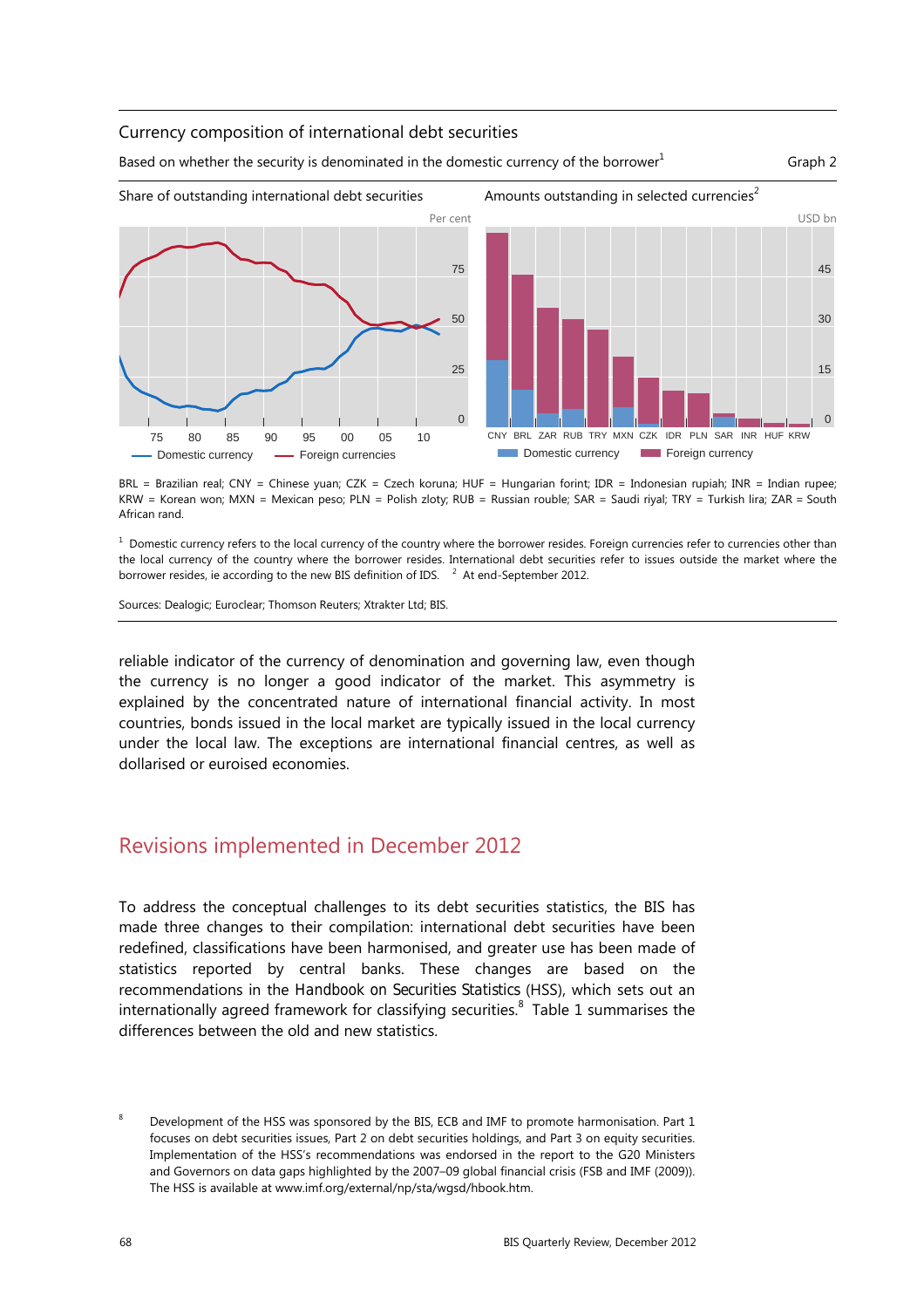#### BIS debt securities statistics

Old (before December 2012) definitions in parentheses $<sup>1</sup>$ </sup>

Table 1

|                                       | <b>International</b><br>debt securities                                                                                     | <b>Domestic</b><br>debt securities                                                                                          | <b>Total</b><br>debt securities                                                                          |
|---------------------------------------|-----------------------------------------------------------------------------------------------------------------------------|-----------------------------------------------------------------------------------------------------------------------------|----------------------------------------------------------------------------------------------------------|
| Definition                            | Issued by non-residents<br>in all markets<br>(old: targeted at<br>international investors)                                  | Issued by residents<br>in their local market<br>(old: targeted at<br>local investors)                                       | Issued by residents<br>in all markets                                                                    |
| Data source                           | Security-by-security database<br>populated from commercial<br>sources                                                       | Central banks <sup>2</sup><br>(old: public sources)                                                                         | Central banks                                                                                            |
| First year of data<br>availability    | 1966                                                                                                                        | Varies by country<br>(old: 1989)                                                                                            | Varies by country                                                                                        |
| Frequency                             | Quarterly                                                                                                                   | Quarterly<br>(old: annual prior to 1994)                                                                                    | Quarterly                                                                                                |
| Valuation                             | Face value                                                                                                                  | Face or nominal value <sup>3</sup>                                                                                          | Face or nominal value <sup>3</sup>                                                                       |
| Classifications                       | <b>HSS</b><br>(old: BIS)                                                                                                    | <b>HSS</b><br>(old: national)                                                                                               | <b>HSS</b>                                                                                               |
| Sector                                | Financial corporations,<br>including central banks;<br>non-financial corporations;<br>general government                    | Financial corporations,<br>including central banks;<br>non-financial corporations;<br>general government                    | Financial corporations,<br>including central banks;<br>non-financial corporations;<br>general government |
|                                       | (old: financial institutions,<br>excluding central banks;<br>corporate issuers;<br>governments,<br>including central banks) | (old: financial institutions,<br>excluding central banks;<br>corporate issuers;<br>governments,<br>including central banks) |                                                                                                          |
| Subsector                             | <b>Banks</b><br>(old:.)                                                                                                     |                                                                                                                             |                                                                                                          |
| Currency                              | >90                                                                                                                         | Partial <sup>4</sup><br>(old: $n/a5$ )                                                                                      |                                                                                                          |
| Maturity                              | Short-term by original and<br>remaining maturity                                                                            | Short-term by original maturity<br>(old: by remaining maturity <sup>6</sup> )                                               |                                                                                                          |
| Type of instrument<br>(interest rate) | Fixed rate, floating rate,<br>equity-linked                                                                                 | Partial <sup>4</sup>                                                                                                        |                                                                                                          |

 $1$  Changes implemented in December 2012 were applied retroactively and, therefore, impact the full history of the statistics.  $2$  Where central bank data are not available, public sources. Details of countries' reporting practices are available on the BIS website at www.bis.org/statistics/secstats.htm. <sup>3</sup> Nominal value equals face value plus accrued interest; where neither nominal nor face value is available, market value. <sup>4</sup> Incomplete information is published. <sup>5</sup> Previously assumed to be denominated in local currency. <sup>6</sup> Previously original maturity where remaining maturity was not available.

### Definition of an international debt security

The first change is to the definition of an international debt security. The BIS no longer refers to the targeted investor base and instead focuses on the primary market, ie the market where securities are issued for the first time. This way of distinguishing international from domestic issues has three advantages. First, as previously mentioned, it helps to answer questions about the functioning of local capital markets. Second, in the absence of complementary information on the currency of denomination or governing law, the market of issue can provide insights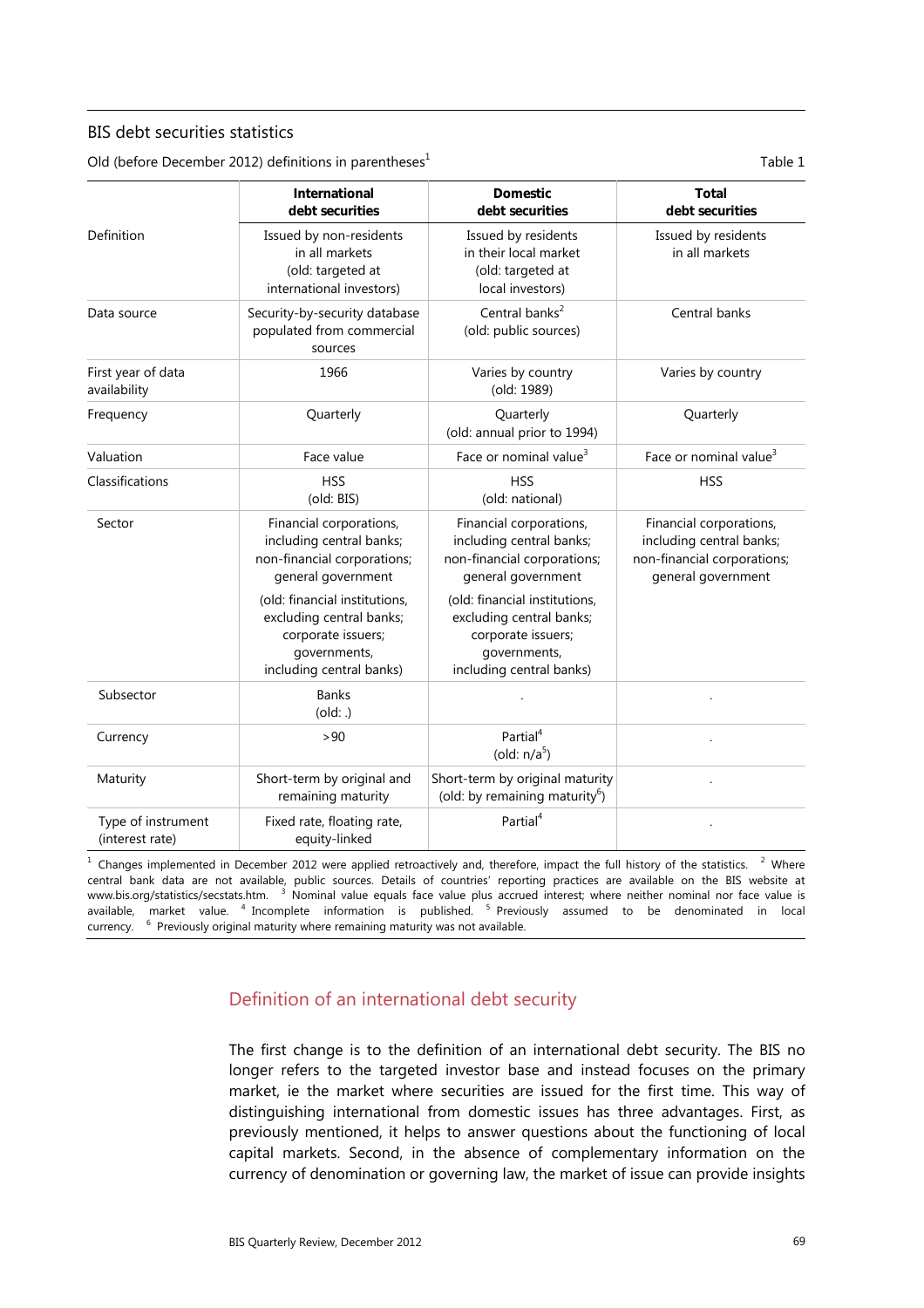into other financial stability questions as well. Indeed, owing to incomplete information on the characteristics of many individual securities, the BIS applies loose criteria to identify the market of issue, incorporating proxy information as well as the registration domain (see Box 2).

The third advantage of focusing on the primary market is that it complements the statistics compiled by many national agencies, which typically are also based on the market of issue regardless of currency. Finally, the market of issue is encapsulated within the BIS's historical definition of an international debt security, thus providing a degree of continuity.

The BIS continues to distinguish between different primary markets based on the residence of the issuer. The domestic market is where residents issue, and the international market is where non-residents issue. $^{9}$  International debt securities are thus those issued in a market other than the local market of the country where the borrower resides. They encompass what market participants have traditionally referred to as foreign bonds and eurobonds. Foreign bonds are issued by nonresidents under the registration rules of a local market: for example, US dollar bonds issued in the US market by borrowers residing outside the United States. Eurobonds, also known as offshore bonds, are issued outside the registration rules of any local market, usually in a foreign currency.

Application of this revised definition reduced the BIS's estimate of the outstanding stock of international debt securities by 16% at end-2000 and 27% at end-September 2012 (Graph 3, left-hand panel). Almost all of this reduction is explained by the reclassification as domestic bonds of local currency bonds issued by residents in the local market but underwritten by a syndicate that included at least one foreign bank. A small amount is also explained by the reclassification as domestic of debt securities issued by residents in the local market but denominated in foreign currencies: for example, euro-denominated bonds issued in Croatia by the Croatian government.

#### Box 2: Identifying the market of issue

To identify the market of issue, the BIS considers three characteristics of each security: the registration domain (ISIN), listing place and governing law. The country information associated with each of these characteristics is compared with the country of residence of the issuer. If at least one characteristic is different from the residence, then the BIS classifies the issue as an international debt security. At end-September 2012, all available characteristics were different from the residence for 51% (\$11.1 trillion) of debt securities classified by the BIS as international, although for some of these only one characteristic was available. For another 34% (\$7.3 trillion), at least one characteristic identified the security as international (usually ISIN), while other available characteristics were the same as the residence.

Where available information is inconclusive, the BIS classifies the issue as international. This includes securities for which governing laws or listing places differ depending on the data source, as well as ones that the data provider has flagged as international. At end-September 2012, such issues accounted for 15% (\$3.2 trillion) of debt securities classified by the BIS as international.

9 In addition to the residence of issuer approach, the HSS outlines a location of issue approach for distinguishing the market of issue. Under this alternative approach, the domestic market is synonymous with the local market; all debt securities issued in a particular country would be defined as domestic regardless of the residence of the issuer. Eurobonds, or offshore bonds, are not issued in any particular local market and thus are not easily captured by the location of issue approach.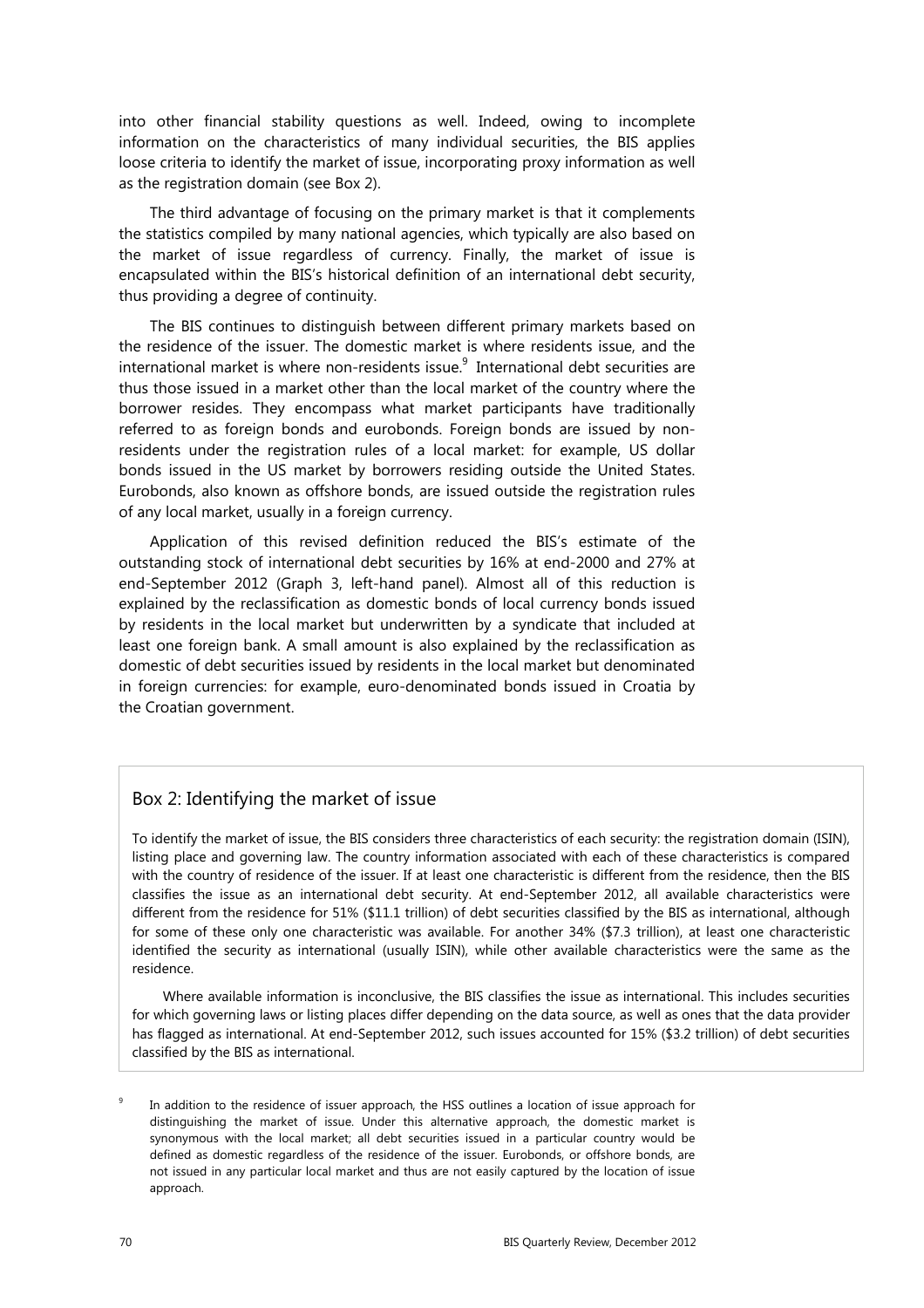#### Revised definition of an international debt security Graph 3 Graph 3



BE = Belgium; CA = Canada; DE = Germany; ES = Spain; FI= Finland; FR = France; GB =United Kingdom; HK = Hong Kong SAR; IE = Ireland; IT = Italy;  $NL = Netherlands$ ;  $PT = Portugal$ ;  $US = United States$ .

 $1$  Amounts outstanding.  $2$  Old IDS outstanding at end-June 2012.

Sources: Dealogic; Euroclear; Thomson Reuters; Xtrakter Ltd; national data; BIS.

In absolute terms, the revised definition mainly impacted debt securities issued by residents of advanced economies. From the \$8.2 trillion reclassified as domestic bonds at end-September 2012, \$5 trillion was issued by US residents (Graph 3, right-hand panel). Another \$2.5 trillion was issued by euro area residents.

### Harmonisation of classifications

The second change is to align the classifications, or breakdowns, with those in the HSS. The key classifications include: sector of the borrower; and currency, interest rate type and maturity of the security. While these are the same as the classifications previously published by the BIS, some labels and definitions have been adjusted in the interests of harmonisation.

The most important adjustments are to the sector classification. The BIS previously included central banks with governments but now groups them with financial corporations, specifically with financial corporations other than banks. $10$  Corporate issuers have been renamed non-financial corporations to clarify that financial institutions are excluded. The reclassification of central banks as financial corporations had a noticeable impact on the DDS statistics of some countries but was not important in the IDS statistics.

The BIS has historically published the IDS statistics broken down by both the nationality and residence of the issuer and will continue to do so even though the HSS provides no guidance for such a classification. Nationality refers to the ultimate obligor, as opposed to the immediate borrower on a residence basis, and is linked to the consolidation of assets and liabilities for related entities. Information on a

<sup>&</sup>lt;sup>10</sup> For ease of interpretation, the BIS continues to use the label "banks" to refer to issuers that are classified in the HSS as "deposit-taking corporations except the central bank".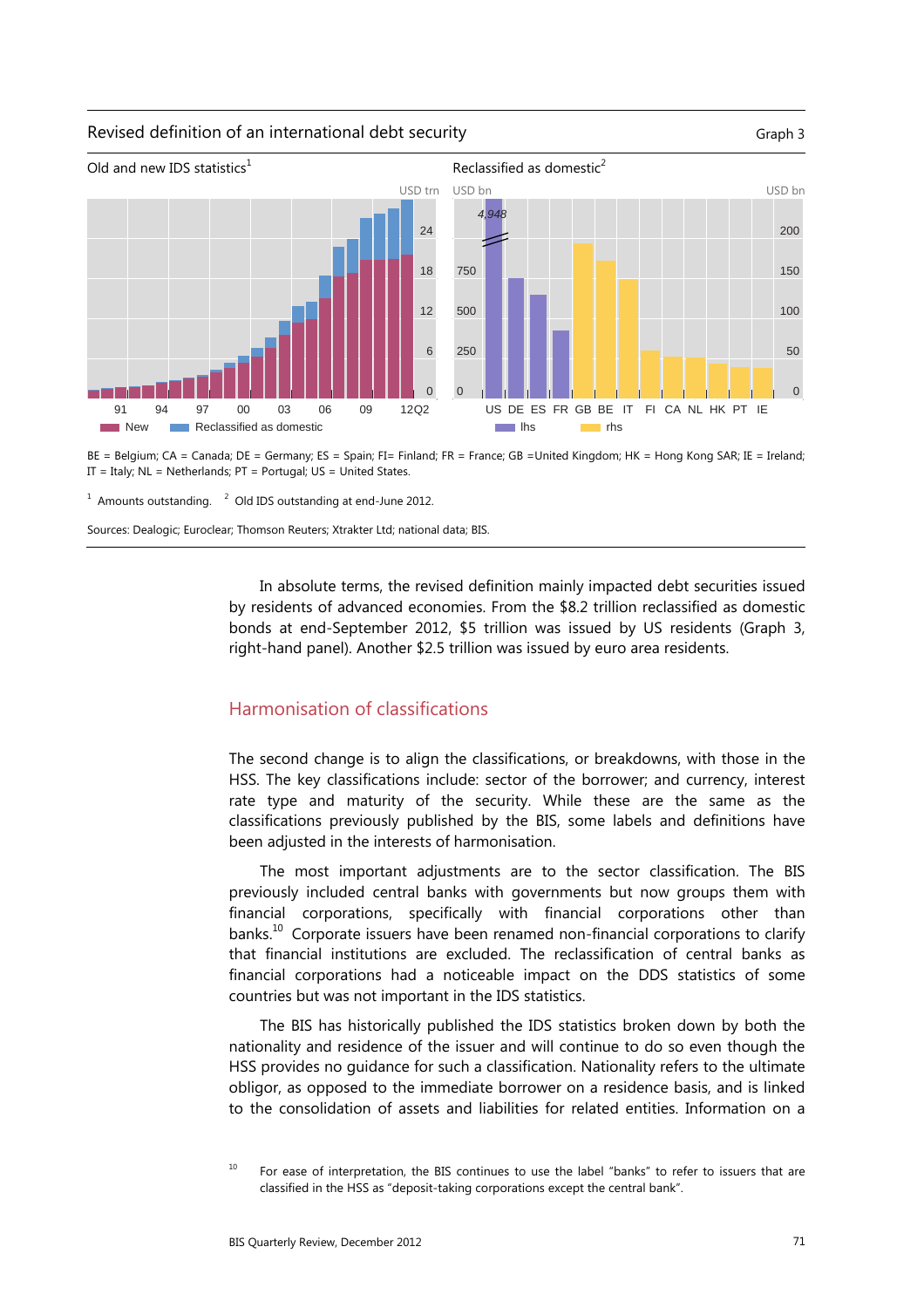

#### International debt securities by residence and nationality of issuer

Amounts outstanding for financial and non-financial corporations, at end-September 2012 Graph 4

AR = Argentina; AU = Australia; BR = Brazil; CA = Canada; CN = China; DE = Germany; ES = Spain; FR = France; GB = United Kingdom; HU = Hungary; ID = Indonesia; IE = Ireland; IN = India; IT = Italy; JP = Japan; KR = Korea; KY = Cayman Islands; LU = Luxembourg;

MX = Mexico; NL = Netherlands; PL = Poland; RU = Russia; SA = Saudi Arabia; TR = Turkey; US = United States; ZA = South Africa.

<sup>1</sup> Amounts outstanding by nationality equal the cumulative total of the amounts shown for residence and nationality, for example for negative amounts shown for nationality, amounts outstanding by nationality are less than amounts outstanding by residence.

Sources: Dealogic; Euroclear; Thomson Reuters; Xtrakter Ltd; BIS.

nationality basis is useful to analyse potential support that might be available from the parent company and to understand links between borrowers in different countries and sectors. For example, the debts of a Cayman Islands subsidiary of a Brazilian bank may be guaranteed by the parent bank. Consistent with the approach taken in the international banking statistics, the BIS bases the nationality of an issuer on the residency of its controlling parent, regardless of any intermediate owners.

The classification of international issues by nationality instead of residence results in a reallocation of issuance from financial centres to major economies. Outstanding IDS for the Cayman Islands, Ireland, the Netherlands and the United Kingdom are substantially lower on a nationality basis than on a residence basis (Graph 4, left-hand panel). By contrast, outstanding IDS for Brazil, China, India and Russia are more than twice as high on a nationality basis (Graph 4, right-hand panel).

## Greater use of central banks' data

The final change is to make greater use of debt securities statistics reported by central banks. Since 2009, the BIS has been working with central banks to collect statistics according to the classifications in the HSS. Most of the 56 countries contacted by the BIS now provide some or all of the requested data. These data are more comparable than the DDS statistics that the BIS previously compiled from various sources, and the differences are better documented.

The BIS has started to publish total debt securities (TDS) for those countries where the central bank reports data combining international and domestic issues by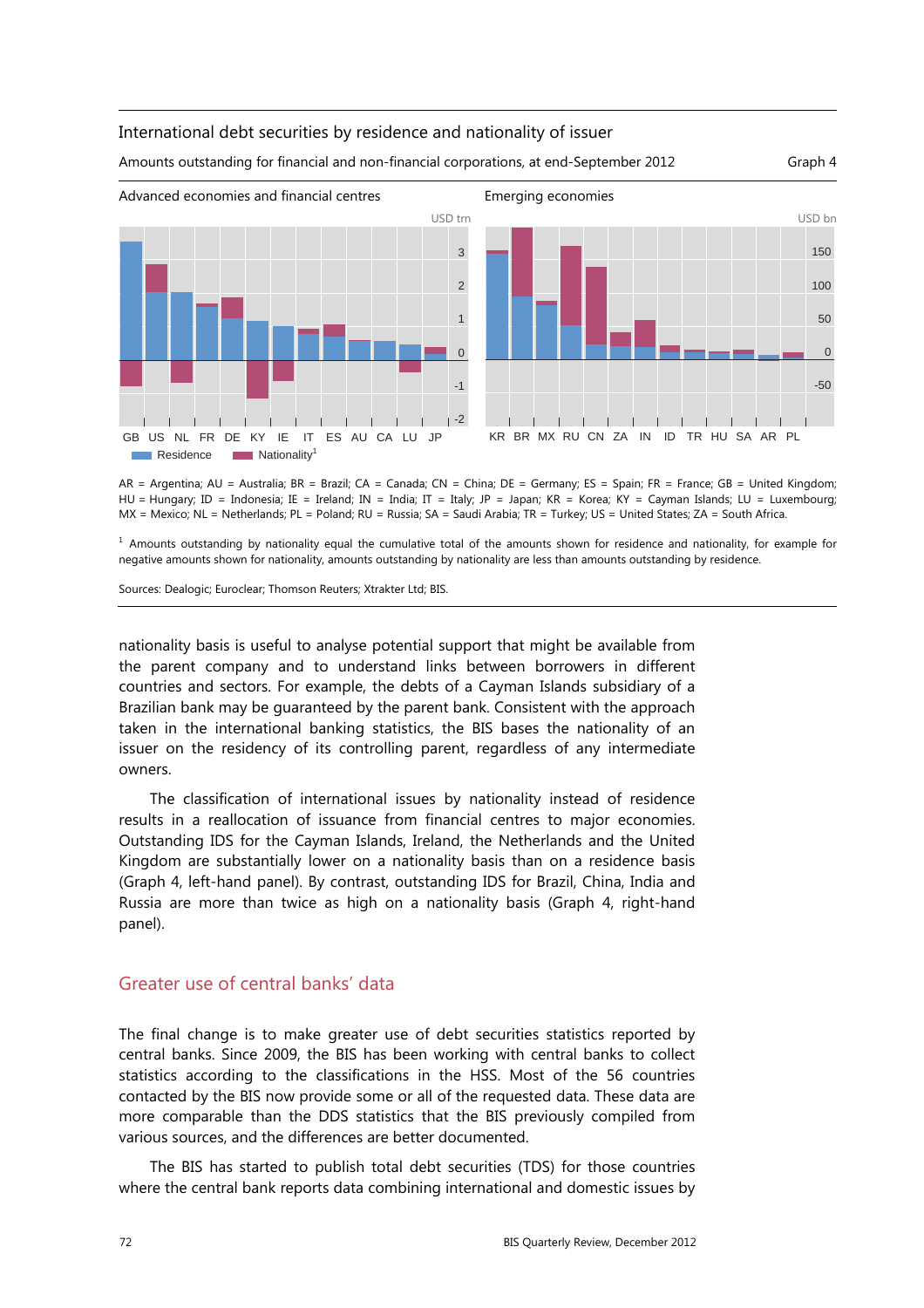their residents. As before, the BIS does not add together its own IDS statistics and the DDS statistics from other sources; total debt securities are only published when reported by central banks, which are better able to ensure that issues are not double-counted. Some central banks do not report domestic and international debt securities separately, instead providing only a combined total, because they have difficulty identifying the market of issue. This is the case especially for countries with internationally integrated bond markets, such as euro area countries and the United States. Where only TDS statistics are available, the BIS has discontinued the publication of DDS statistics for that country. Only if the central bank has reported neither TDS nor DDS statistics according to the classifications in the HSS does the BIS continue to compile domestic debt securities based on whatever information is available.

Many central banks report only outstanding stocks; the BIS thus estimates changes in stocks to provide a rough approximation of net new borrowing. Changes in stocks are adjusted for exchange rate movements by assuming that amounts outstanding are denominated in the currency of the local market. This is a poor assumption for total debt securities and thus changes in stocks are estimated for domestic debt securities only.

The new DDS statistics tend to be larger than the previously published data, for some countries substantially so (Graph 5, left-hand panel). The difference is explained by the more comprehensive coverage of central bank-reported data as well as the unwinding of adjustments made by the BIS to the old DDS statistics for possible double-counting of local issues targeted at international investors.

The growing importance of bond markets is clearly illustrated by the TDS statistics. For the sample of (mainly advanced) countries for which a long time series is available, the outstanding stock of debt securities increased from 135% of GDP in 2000 to 188% in 2012. The increase was driven mainly by financial corporations in



AR = Argentina; AU = Australia; BR = Brazil; CA = Canada; CH = Switzerland; CL = Chile; CN = China; DK = Denmark; HR = Croatia; HU = Hungary; IN = India; JP = Japan; MX = Mexico; MY = Malaysia; NO = Norway; PE = Peru; RU = Russia; SE = Sweden; SG = Singapore;  $TH = Thailand$ ;  $TR = Turkey$ .

 $<sup>1</sup>$  New minus old DDS statistics, as a percentage of old DDS statistics; amounts outstanding at end-March 2012. Countries shown are those</sup> where the difference exceeded 5%.  $\overline{P}$  The BIS's new IDS statistics minus national data, where national data refer to IDS derived from TDS and DDS reported by central banks; amounts outstanding at end-June 2012, except AU, CA and MX (end-March 2012) and CN (end-2011).

Sources: Dealogic; Euroclear; Thomson Reuters; Xtrakter Ltd; national data; BIS.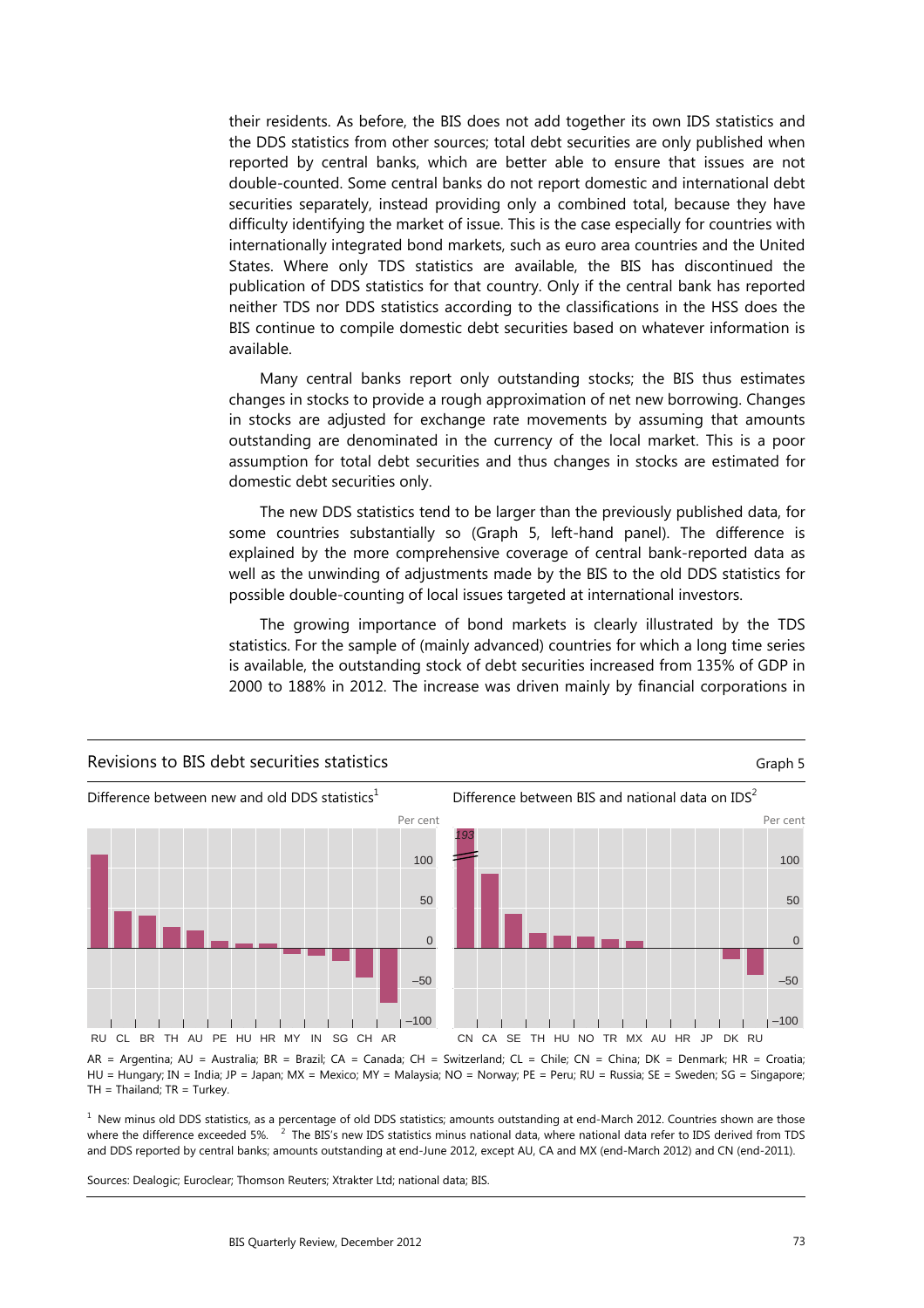#### Growth of debt securities market<sup>1</sup>  $G$ raph 6



 $1$  Sum for a fixed sample of 17 countries for which reporting begins in 1989.  $2$  $2$  For international debt securities, new BIS statistics.

Sources: Dealogic; Euroclear; Thomson Reuters; Xtrakter Ltd; national data; BIS.

the years prior to the onset of the global financial crisis in 2007 and subsequently by governments (Graph 6, left-hand panel). For much of this period, international issuance increased more rapidly than domestic issuance: the share of outstanding international bonds in the total for all issuers rose from 14% to 25% between 2000 and 2009 (Graph 6, right-hand panel). Since 2009, however, international issuance has been outpaced by domestic issuance owing to the low share of government borrowing in international markets.

Even though the IDS statistics compiled from the BIS's security-by-security database and the DDS and TDS statistics reported by central banks are in principle harmonised with the HSS, in practice small differences remain. These differences are largely idiosyncratic, in contrast to the systematic issues that affected comparability in the previously published data. In the sample of 13 countries that report both TDS and DDS statistics, the BIS's estimate of outstanding IDS is usually larger than the IDS derived from national data (Graph 5, right-hand panel). The difference is explained in part by incomplete information on the characteristics used by the BIS to distinguish international from domestic issues (see Box 2).

### Future enhancements

The implementation in December 2012 of revisions to its debt securities statistics is the latest step towards the BIS's long-term goal of publishing comprehensive, comparable data on financial intermediation through debt capital markets. Further enhancements are planned, building on the HSS's conceptual framework. These include the publication of additional breakdowns for debt securities issues and better data on securities holdings.

For the IDS statistics, the BIS will continue to refine the identification of the market of issue by searching for missing details on the characteristics of individual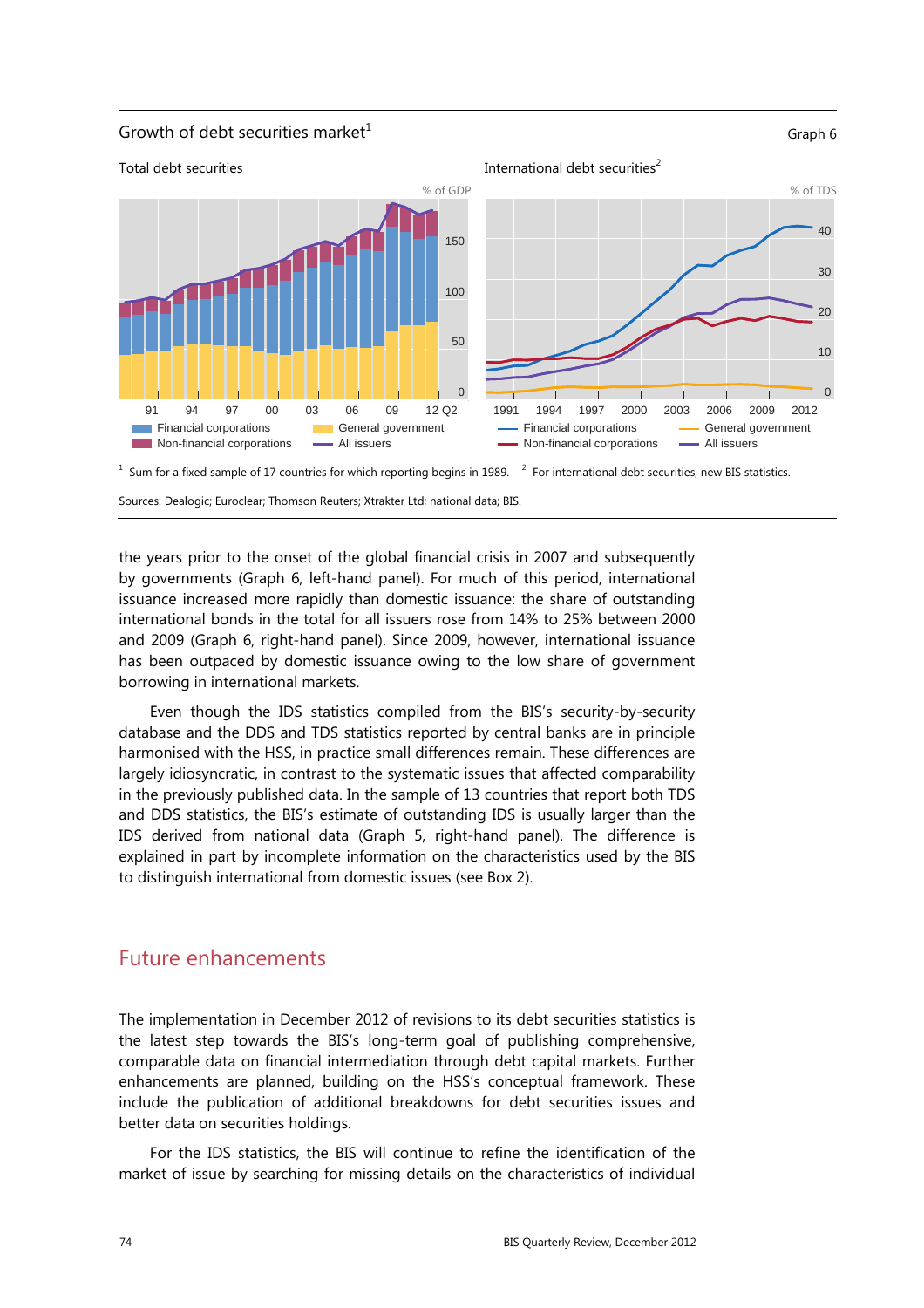securities. In future, data by market of issue will be decomposed by foreign bonds and eurobonds. Foreign bonds could then be combined with domestic debt securities to estimate the size of the local bond market and analyse the role of foreign issuers in its development.

As more central banks report the necessary data according to the classifications in the HSS, additional details will be published for the DDS and TDS statistics. Details that would be useful for financial stability analysis include: subsectors, especially a more granular breakdown of financial corporations; maturity on both an original and a remaining basis; interest rate of issue (eg fixed, interest rate-linked, inflation-linked); and currency. In addition to facilitating the monitoring of currency mismatches, the availability of a currency breakdown would permit the calculation of exchange rate-adjusted changes in amounts outstanding, in lieu of data on flows.

Further improvements in comparability are also planned. Valuation methodologies are not yet fully harmonised across countries, with some DDS and TDS statistics being reported at market values and others at face or nominal values. Face values are provided wherever available, considering the focus of the BIS's statistics on borrowing activity.

Finally, the BIS will continue to work with international groups to improve the availability of data on holdings of debt securities by different types of investors. The IMF in 2012 introduced a more rigorous dissemination standard that requires countries to publish debt securities on a from-whom-to-whom basis, as outlined in Part 2 of the HSS (IMF (2012)). Additional details about banks' holdings of securities will also become available as part of the enhancements to the international banking statistics agreed by the CGFS (CGFS (2012)).